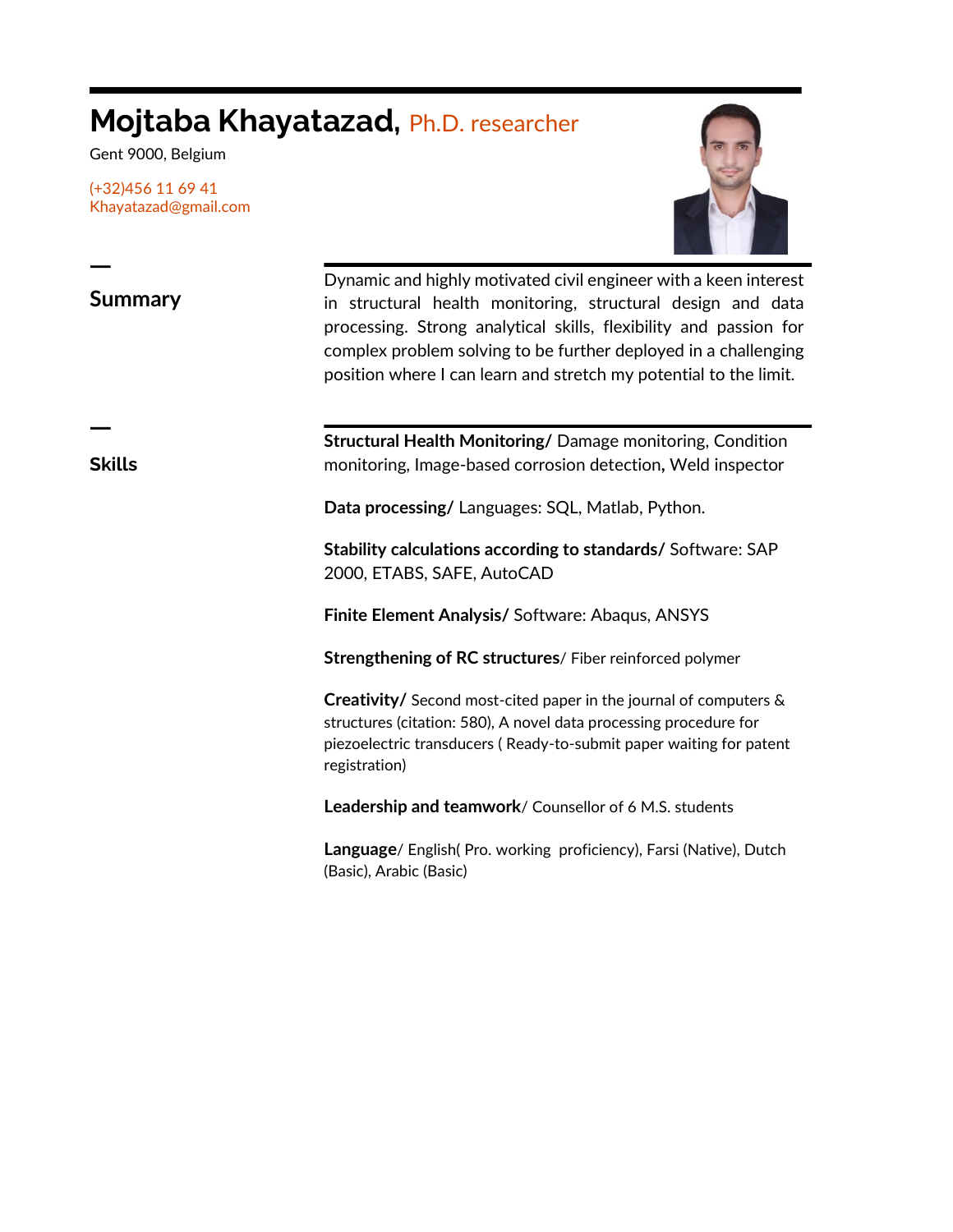| <b>Education</b>    | <b>Ghent University / Doctoral Researcher</b><br>OCTOBER 2018 - PRESENT, Gent, Belgium                                                                                                           |
|---------------------|--------------------------------------------------------------------------------------------------------------------------------------------------------------------------------------------------|
|                     | Structural health monitoring of steel structures using<br>electromechanical impedance method for crack monitoring and<br>artificial intelligence for image-based corrosion detection.            |
|                     | Iran University of Science and Technology / M.S. degree in civil<br>engineering (structural engineering)                                                                                         |
|                     | SEPTEMBER 2010 - SEPTEMBER 2012, Tehran, Iran                                                                                                                                                    |
|                     | Optimization of concrete retaining walls using an innovative<br>meta-heuristic algorithm (Ray Optimization)                                                                                      |
|                     | Ferdowsi University of Mashhad / Bachelor's degree in civil<br>engineering.<br>SEPTEMBER 2006 - SEPTEMBER 2010, Mashhad, Iran                                                                    |
|                     |                                                                                                                                                                                                  |
| <b>Certificates</b> | Chartered Engineer as a Structural Designer, Supervisor and<br><b>Executive Engineer.</b><br>From: Iran Construction Engineering Organization (IRCEO)<br>February 2015 - PRESENT, Mashhad, Iran. |
|                     | <b>Structural Health Monitoring to Support Decision-Making in</b><br><b>Civil Engineering</b>                                                                                                    |
|                     | From: www.ingeoexpert.com                                                                                                                                                                        |
|                     | <b>Arduino</b>                                                                                                                                                                                   |
|                     | From www.udemy.com                                                                                                                                                                               |
|                     | <b>SQL Programming</b>                                                                                                                                                                           |
|                     | From www.udemy.com                                                                                                                                                                               |
|                     |                                                                                                                                                                                                  |
|                     |                                                                                                                                                                                                  |